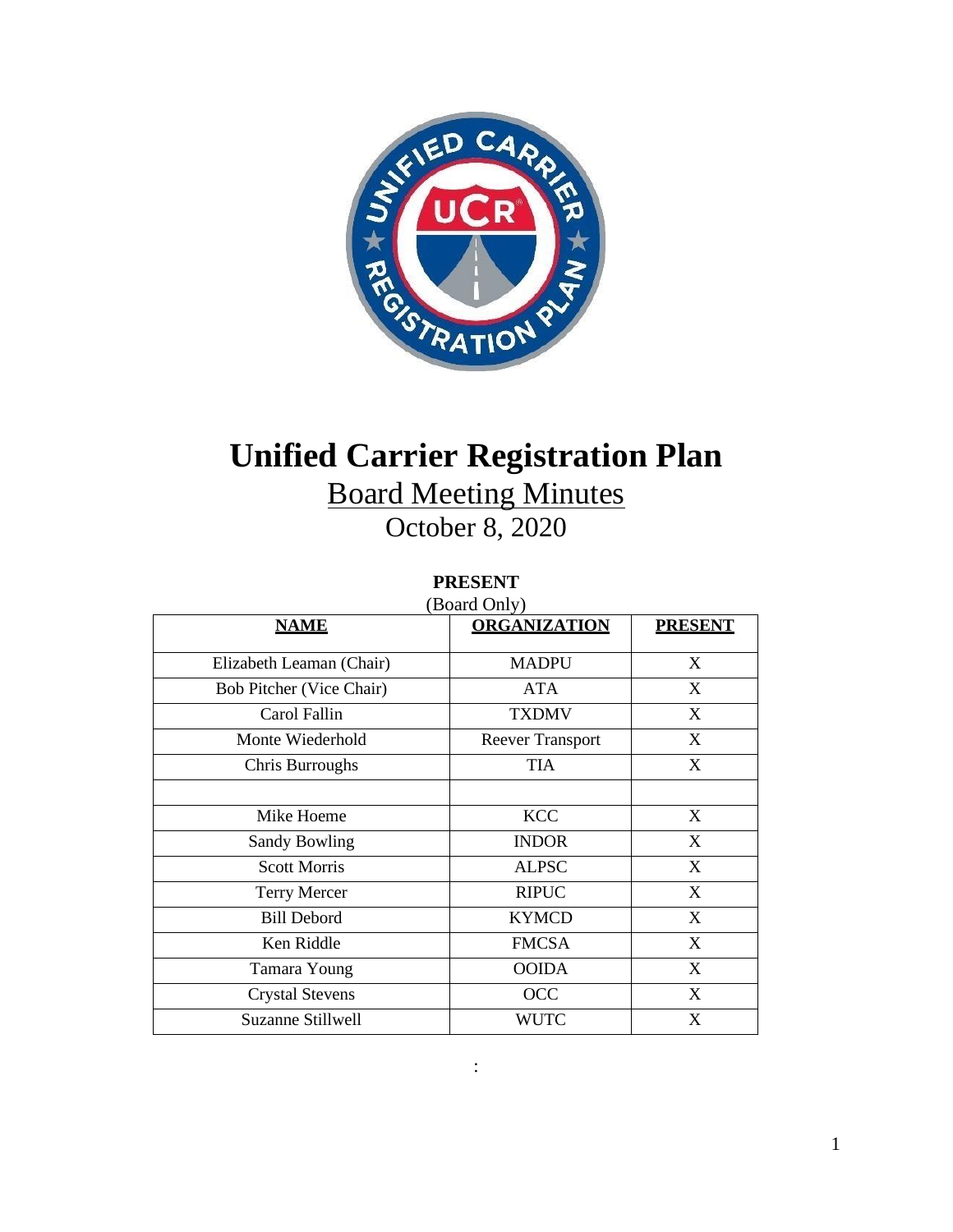# **Minutes**

# **I. Welcome and Call to Order** – UCR Board Chair, Elizabeth Leaman

The UCR Board Chair welcomed attendees, called the meeting to order, called roll for the Board, and facilitated self-introductions. The Chair confirmed that a quorum had been established to properly conduct business during the meeting.

# **II. Verification of Meeting Notice** – UCR Executive Director, Avelino Gutierrez

The UCR Executive Director verified publication of the meeting notice on the UCR website and distribution to the UCR contact list via e-mail followed by subsequent publication of the notice in the *Federal Register*. The agenda was posted and emailed on September 29 and published on Friday, October 2, 2020, Volume 85, Number 192 on pages 62368-62370 of the Federal Register.

# **III. Review and Approval of Board Agenda** – UCR Board Chair, Elizabeth Leaman

Agenda was reviewed and the Board considered it for adoption. A MOTION to approve the Board Meeting Agenda was MADE and SECONDED. The MOTION CARRIED.

**IV. Approval of Minutes from the August, 13 2020 UCR Board Meeting** – UCR Executive Director, Avelino Gutierrez

Minutes of the August 13, 2020 meeting were reviewed and the Board considered action to approve. It was noted that in the FMCSA Report, Wiley Deck was appointed as the new Deputy Administrator, not Administrative Director. The minutes will be updated to reflect the amendment. A MOTION to approve the August Minutes with the noted amendment was MADE and SECONDED. The MOTION CARRIED.

# **V. States Appearing Before the Board Due to Non-Compliance with UCR Audit Requirements for 2019 –** UCR Executive Director, Avelino Gutierrez

Certain participating states had been advised of their non-compliance for 2019 with the audit requirements contained in the UCR Agreement, specifically Section 19. This section requires states to perform minimum standards for completing Focused Anomaly Reviews (FARs) and Tiers 5 and 6 audit retreats. States not in compliance with these requirements had been called to appear before the UCR Board of Directors to address the following:

- 1. The reason(s) for the state's non-compliance for 2019
- 2. Action(s) the state intends to take to achieve compliance and avoid non-compliance going forward
- 3. Suggestions regarding how UCR can help states avoid non-compliance in the future

Brandin Clark from the state of Utah addressed the Board regarding the state's non-compliance.

Latrice Kirkland Montague from the state of Illinois addressed the Board regarding the state's noncompliance

Jerri Hunter from the state of Idaho submitted a letter in their defense

- **VI. Report of FMCSA** FMCSA Representative, Ken Riddle/Rick Wood FMCSA provided a report on recent agency activity.
- **VII. Discussion and Possible Approval of 2021 UCR Meetings (Board and Subcommittee)**  UCR Executive Director, Avelino Gutierrez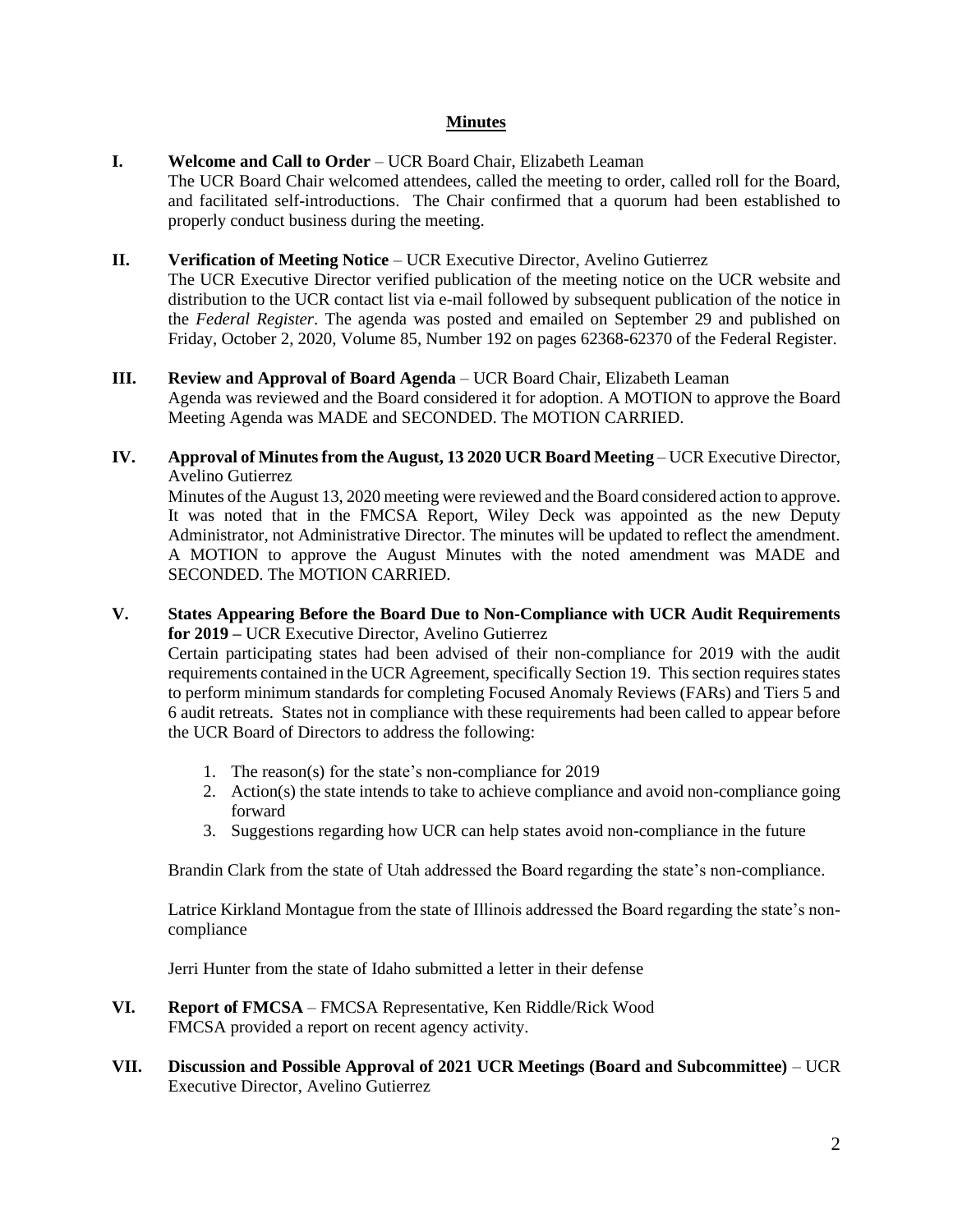The UCR Executive Director discussed possible options for 2021 UCR Meeting dates. The board agreed to amend and adopt the 2021 meeting schedule for the Board and Subcommittees. A MOTION to approve the amended 2021 UCR Board and Subcommittee Meetings was MADE and SECONDED. The MOTION CARRIED.

- **VIII. Discussion and Possible Approval of an additional December 2020 Education and Training Subcommittee Meeting** – UCR Executive Director, Avelino Gutierrez The UCR Executive Director discussed adding an addition Subcommittee meeting in December 2020, The Board agreed to adopt the new meeting schedule. A MOTION to approve the additional meeting in 2020 was MADE and SECONDED. The MOTION CARRIES.
- **IX. Discussion and Possible Approval of updates and clean-up of the UCR Handbook** UCR Executive Director, Avelino Gutierrez

The UCR Executive Director discussed the proposed updates and clean-up to the UCR Handbook. The Board called for discussion surrounding updates to the UCR handbook. The updated UCR Handbook will be posted to the website with all track changes accepted. The MOTION to approve the revisions to the UCR Handbook was MADE and SECONDED. The MOTION CARRIED.

**Updates Concerning UCR Legislation –** UCR Board Chair, Elizabeth Leaman

The UCR Board Chair called for any updates regarding UCR legislation since the last Board meeting. None was brought forward.

**X. Chief Legal Officer Report** – UCR Chief Legal Officer, Alex Leath

The UCR Chief Legal Officer provided an update on the status of the March 2019 data event, the Twelve Percent Logistics litigation, several cease and desist letters sent to third party permitting agents, and other matters.

#### **XI. SUBCOMMITTEE REPORTS**

**Audit Subcommittee –** UCR Audit Subcommittee Chair, Mike Hoeme

**A. Requirement to Continue Audits for 2019 Through December 31, 2020** – UCR Audit Subcommittee Chair

The UCR Audit Subcommittee Chair reminded state auditors to monitor FARs and the MCS-150 audit list. September 30, 2020 was the last day for new FARs and MCS-150 audits to have been assigned and must be completed by December 31, 2020.

- **B. Update on the 2020 New Entrant and Unregistered Solicitation Campaigns**  Seikosoft Seikosoft provided an updated report on new entrant motor carrier campaigns managed by the National Registration System (NRS), new entrant motor carrier campaigns managed by the states, unregistered motor carrier campaigns managed by the NRS, and unregistered motor carrier campaigns managed by the states.
- **C. Update on the Non-Universe Motor Carrier Solicitation Campaigns**  Seikosoft Seikosoft provided an updated report on the solicitation campaign targeting motor carriers identified through roadside inspections to be operating in interstate commerce but identified in MCMIS as either intrastate or inactive.
- **D. Unregistered Carrier List Potentially Containing Private Passenger and Intrastate Motor Carriers** – Seikosoft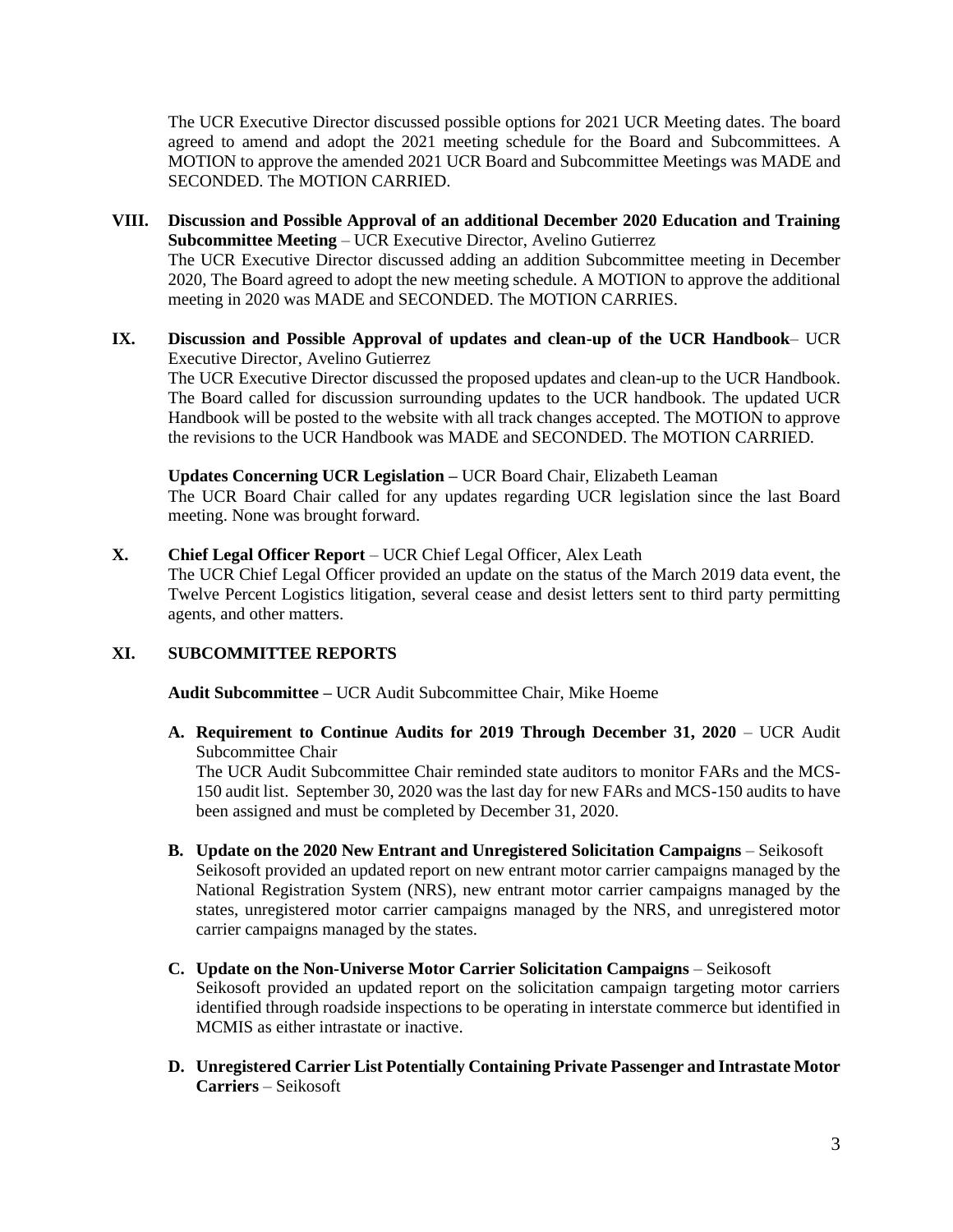Seikosoft provided an update on the potential for the Unregistered List to contain private passenger and intrastate motor carriers that changed their carrier status to Interstate during 2020.

#### **E. Unregistered Brokers** – UCR Audit Subcommittee Chair

The UCR Audit Subcommittee Chair discussed the challenges that unregistered brokers present to UCR enforcement. The discussion regarded jurisdiction and other challenges, as well as dialogue regarding successful ideas for addressing broker registration enforcement. SeikoSoft announced the development of a new report in the NRS titled The Broker Only Report.

**F. Update on the Audit of the Depository** - UCR Depository Manager The UCR Depository Manager provided an update on the progress achieved on the 2019 Depository audit and plans for addressing open items through completion.

#### **Finance Subcommittee – UCR Finance Subcommittee Chair, Scott Morris**

**A. Review UCR Bank Balance Summary Report** – UCR Finance Subcommittee Chair/UCR Depository Manager, Dave Scholz

The Finance Subcommittee Chair and the Depository Manager reviewed the new UCR Bank Balance Summary Report and led a discussion regarding its purpose and usefulness. This report will be added to future Board Packets to provide transparency to financial operations of the Depository.

**B. Discuss the Proposed Schedule for Distributions from the Depository for the 2021 Registration Year -** UCR Depository Manager, Dave Scholz The UCR Depository Manager discussed the proposed schedule for the Depository to make distributions to states that have not yet achieved their revenue entitlements during 2021.

# **C. Certificates of Deposit** – UCR Depository Manager, Dave Scholz

The UCR Depository Manager provided a review of the 2019 Savings Account held at the Bank of North Dakota and discussed the benefits of investing those funds in short-term certificates of deposit, not to exceed 6 months in duration. The Board was asked to take action to adopt the recommended CD investment proposal. A MOTION to adopt the recommended CD proposal was MADE and SECONDED. The MOTION CARRIED.

**D. Review of 2020 Administrative Expenses Through September 30, 2020** – UCR Depository Manager, Dave Scholz

The UCR Depository Manager presented the administrative costs incurred for the period of January 1, 2020 through September 30, 2020, compared to the budget for the same time-period, and discuss significant variances.

**E. Status of 2019 Registration Year Fee Collections and Compliance Percentages –** UCR Depository Manager, Dave Scholz The UCR Depository Manager provided a "pre-final" review on the results of collections and registration compliance rates for the 2019 registration year.

**Education and Training Subcommittee** – UCR Education and Training Subcommittee Chair, Carol Fallin

**A. Update on Audit Training Modules** – UCR Education and Training Subcommittee Chair, Carol Fallin